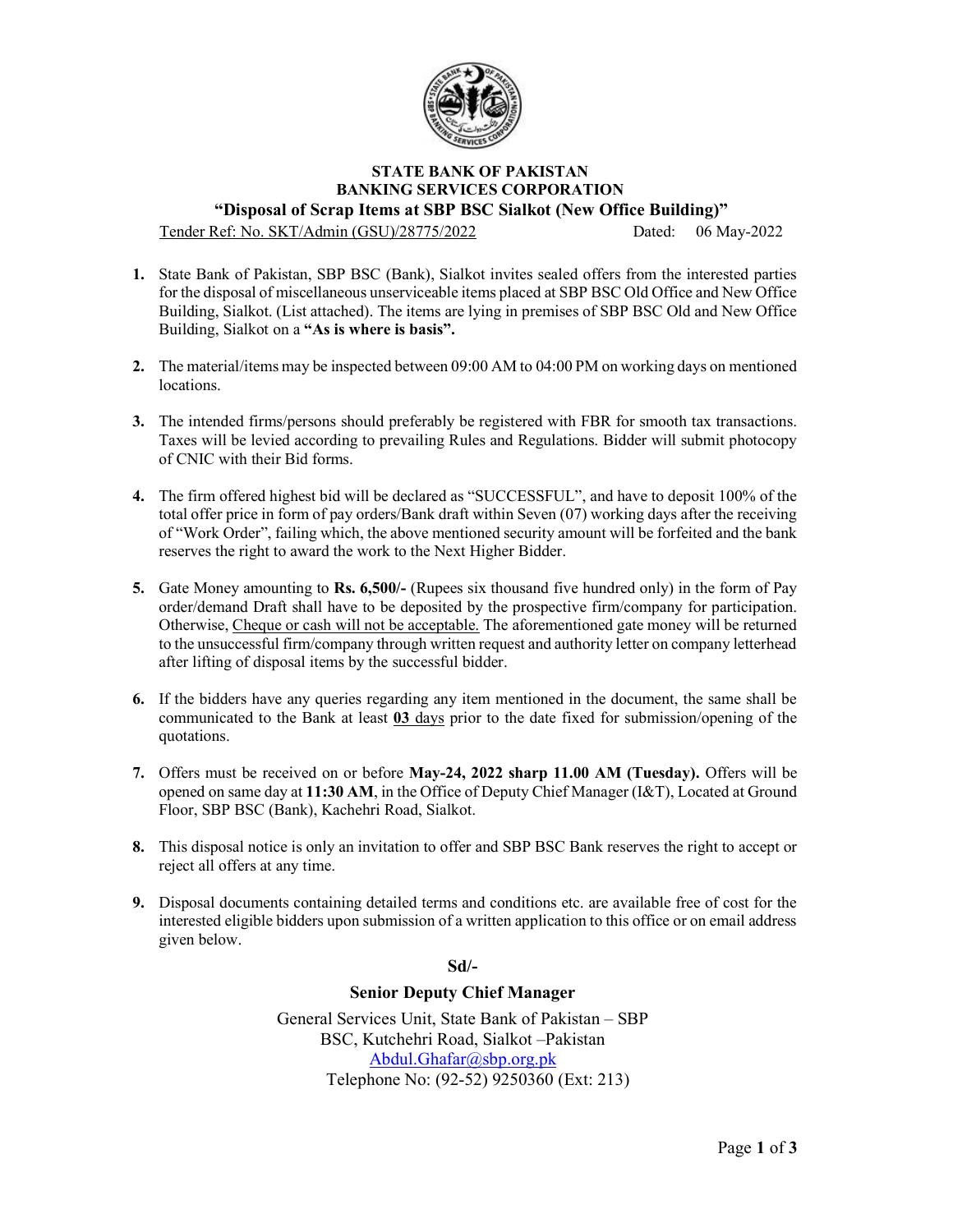

## Bill of Quantities

| DISPOSAL OF UNSERVICEABLE ITEMS |                                        |                |                                |
|---------------------------------|----------------------------------------|----------------|--------------------------------|
| Sr. No.                         | <b>Security Related Items</b>          | <b>QTY</b>     | <b>Price (Excluding Taxes)</b> |
| $\mathbf{1}$                    | Walk through Gate                      | 1              |                                |
| $\overline{2}$                  | Smoke Detector                         | 6              |                                |
| 3                               | <b>CCTV Camera Stand</b>               | 3              |                                |
| 4                               | <b>CCTV Camera Cover/Glass</b>         | 5              |                                |
| <b>Total</b>                    |                                        |                |                                |
| Sr. No.                         | <b>Miscellaneous Scrap Items</b>       | <b>QTY</b>     | <b>Price (Excluding Taxes)</b> |
| $\mathbf{1}$                    | <b>COMPUTER CUM OFFICE CHAIR</b>       | 23             |                                |
| $\overline{2}$                  | MASTER AURA VISITOR CHAIR              | 5              |                                |
| 3                               | Master Lorenzo H.B Chair               | 4              |                                |
| 4                               | <b>Dining Chairs</b>                   | $\overline{2}$ |                                |
| 5                               | <b>Office Chairs</b>                   | 10             |                                |
| 6                               | <b>Computer Chairs</b>                 | 16             |                                |
| 7                               | Counter Chair                          | 15             |                                |
| 8                               | Master Anatom Computer chairs          | 3              |                                |
| 9                               | Poshish Chairs                         | 6              |                                |
| 10                              | Revolving Chair                        | 4              |                                |
| 11                              | <b>COMPUTER CUM OFFICE TABLE</b>       | 18             |                                |
| 12                              | OFFICE CUM COMPUTER TABLE SINGLE-PIECE | 4              |                                |
| 13                              | <b>COMPUTER TABLE</b>                  | $\overline{4}$ |                                |
| 14                              | Office Table                           | $\overline{2}$ |                                |
| 15                              | <b>Steel Almirah</b>                   | 31             |                                |
| 16                              | <b>Steel Cabinet</b>                   | 16             |                                |
| 17                              | Iron Safe                              | $\mathbf{1}$   |                                |
| 18                              | Notice Board                           | $\overline{2}$ |                                |
| 19                              | <b>Direction Board</b>                 | $\overline{2}$ |                                |
| 20                              | <b>Fire Extinguishers</b>              | 3              |                                |
| 21                              | Water dispenser                        | 1              |                                |
| 22                              | Electric Water Cooler                  | 3              |                                |
| 23                              | Water Filter of Cooler                 | 1              |                                |
| 24                              | <b>Bracket Fan</b>                     | $\overline{2}$ |                                |
| 25                              | Heater                                 | 3              |                                |
| 26                              | Instant Gyser                          | $\mathbf{1}$   |                                |
| 27                              | Search Light                           | 3              |                                |
| 28                              | Water Motor                            | $\mathbf{1}$   |                                |
| 29                              | <b>Steel Box</b>                       | $\mathbf{1}$   |                                |
| 30                              | <b>Washing Machine</b>                 | 1              |                                |
|                                 |                                        | <b>Total</b>   |                                |
|                                 |                                        |                |                                |